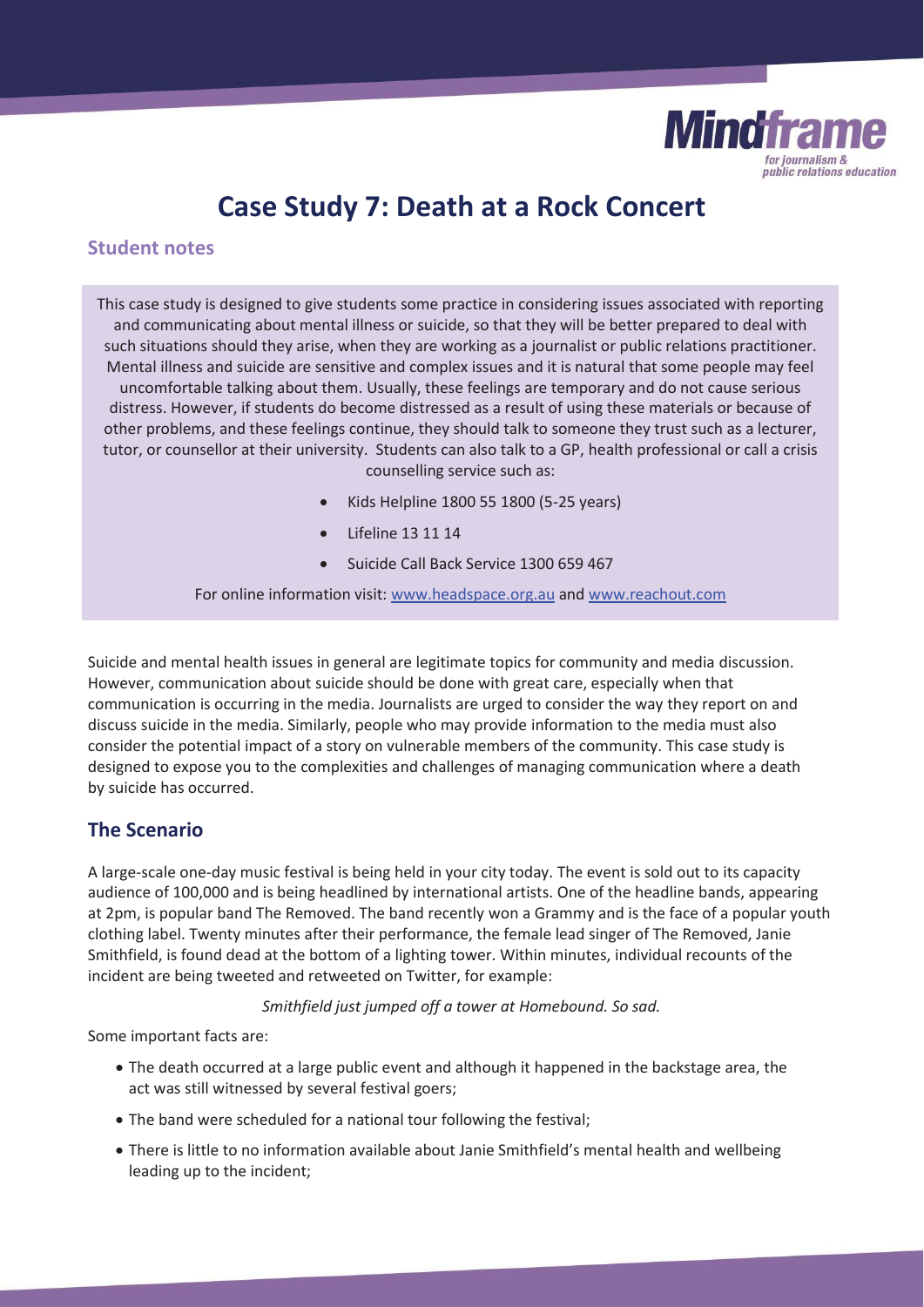

- x Comments have started appearing on the band's Facebook page and a memorial / tribute site has also been established by fans on Facebook within an hour of the death;
- The concert continues to run as scheduled;
- As the day continues and throughout the week, there is considerable traffic on the band's website and a large volume of media interest in and coverage of the incident.

# **Using the Scenario**

You will be required to consider how you will liaise with publics and stakeholders, what mechanisms you will use to communicate with various publics, and how you will manage the media, whilst keeping in mind the potential for further harm that could be associated with this tragic event if communication is not managed well. The following Options and Questions provide a guide for analysing the scenario from a public relations perspective. Your lecturer or tutor may ask you to look at all of these questions or a selection only. In considering the scenario and questions, you should refer to the document *Issues and Impact: Communicating mental illness and suicide*, for an overview of key ethical and public relations issues involved in managing communication about suicide. This resource and additional reference materials are available on the *Mindframe* for Universities website (www.mindframe-media.info).

#### **Exercise A**

You are in charge of public relations for the Homebound event. Within minutes of the death (and while paramedics are still tending to the singer) you are called in to manage the situation. It is only mid-afternoon and the event is not due to finish until 10pm.

#### *Address the following:*

1. Identify who your key stakeholders and publics will be. Consider both internal and external stakeholders and publics.

2. Identify what further information you might need to know before making a response. How would you go about obtaining it?

3. Brainstorm some of the key issues the media, or other publics, may focus on or want information about.

4. What will your key messages be?

5. Identify the specific ethical issues related to handling a death by suicide that you may need to consider in your communication.

6. What kind of preparation from a public relations perspective should have already been in place to help deal with this situation?

7. Discuss the impact of social media in this situation – both in terms of prolonging the crisis and managing it.

8. How will you communicate with your publics and stakeholders? What specific tactics might you use?

9. Given the publics that may have been affected by this crisis, what are the other organisations that you will be planning to involve in your response to this incident?

#### **Exercise B**

Members of the band The Removed have a lucrative celebrity endorsement deal with youth clothing brand Threddedbare. The band is featured in several promotional television and print advertisements as well as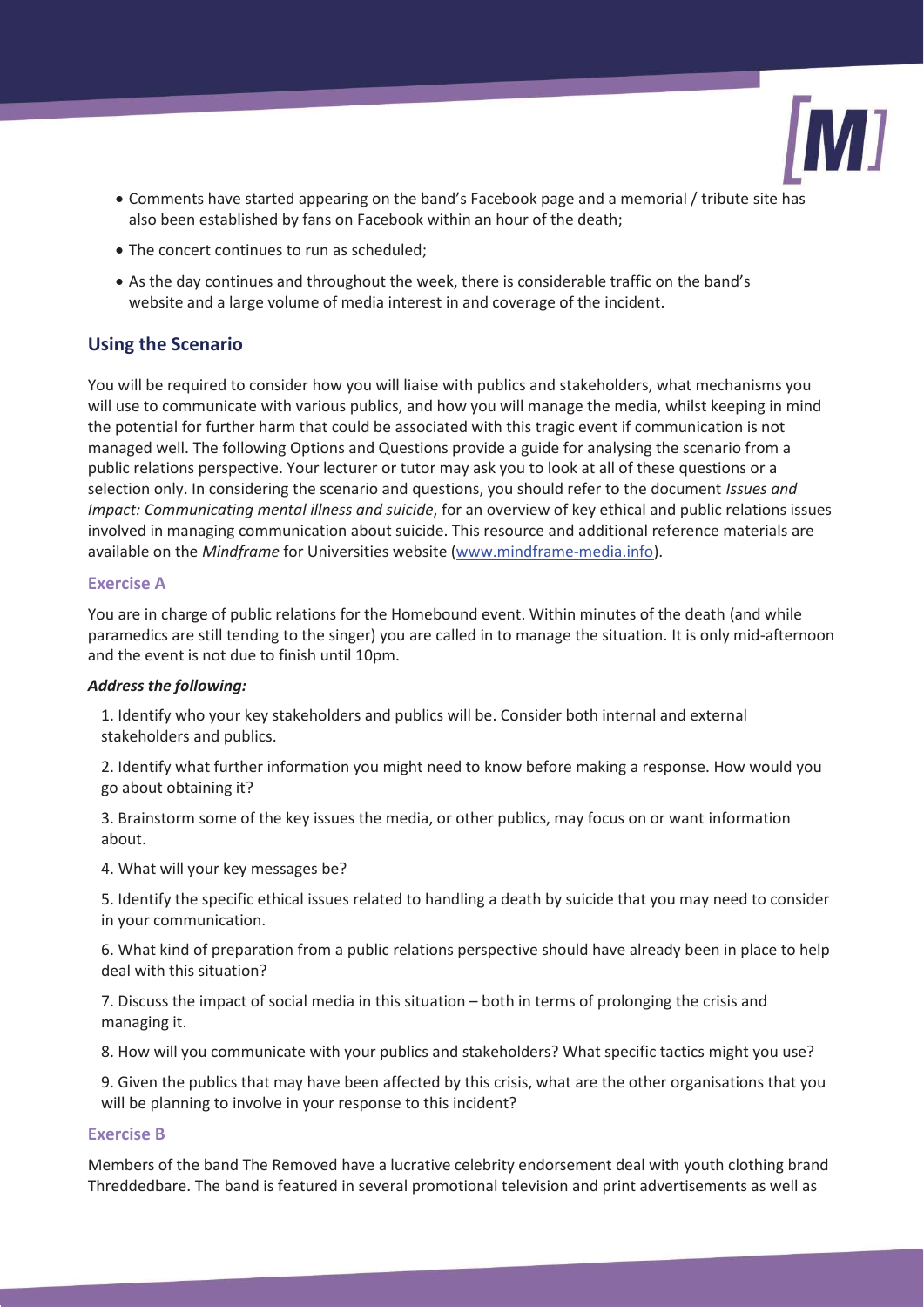

catalogues for this line of clothing. You are employed by Threddedbare to manage the Public Relations for their brand, including endorsements.

## *Address the following questions:*

1. Identify the key issues for the Threddedbare company, both the immediate issues as well as the longer term issues.

2. Who are the key stakeholders and publics that may be affected?

3. Consider the purpose of this partnership from Threddedbare's perspective. How might this situation impact the partnership?

4. What strategic risks or benefits does this incident pose for Threddedbare?

5. Brainstorm some of the key issues that relevant publics and stakeholders may focus on or want information about.

6. Identify the specific ethical issues related to handling a death by suicide that you may

need to consider in your communication.

7. How will you communicate with the relevant publics and stakeholders? What specific tactics might you use?

8. What will your immediate response be? How might use of the promotional materials change?

9. What are the outcomes that your response plan will aim to achieve?

10. What might be Threddedbare's risk scenario for each of their plans or agendas, and what contingency plans could be implemented?

11. What kind of preparation from a brand management perspective should have already been in place to help deal with this situation?

12. Given the publics that may have been affected by this situation, what other organisations might you involve in your response to this incident?

## **OPTIONAL QUESTIONS:** *Media Relations*

1. What are some considerations for your organisation in engaging with the media regarding the event?

2. Will there be a spokesperson nominated? What issues should this person be briefed about prior to speaking with the media? Would this person engage with social media?

3. How will you manage the interests of your organisation and the possible risks to the community?